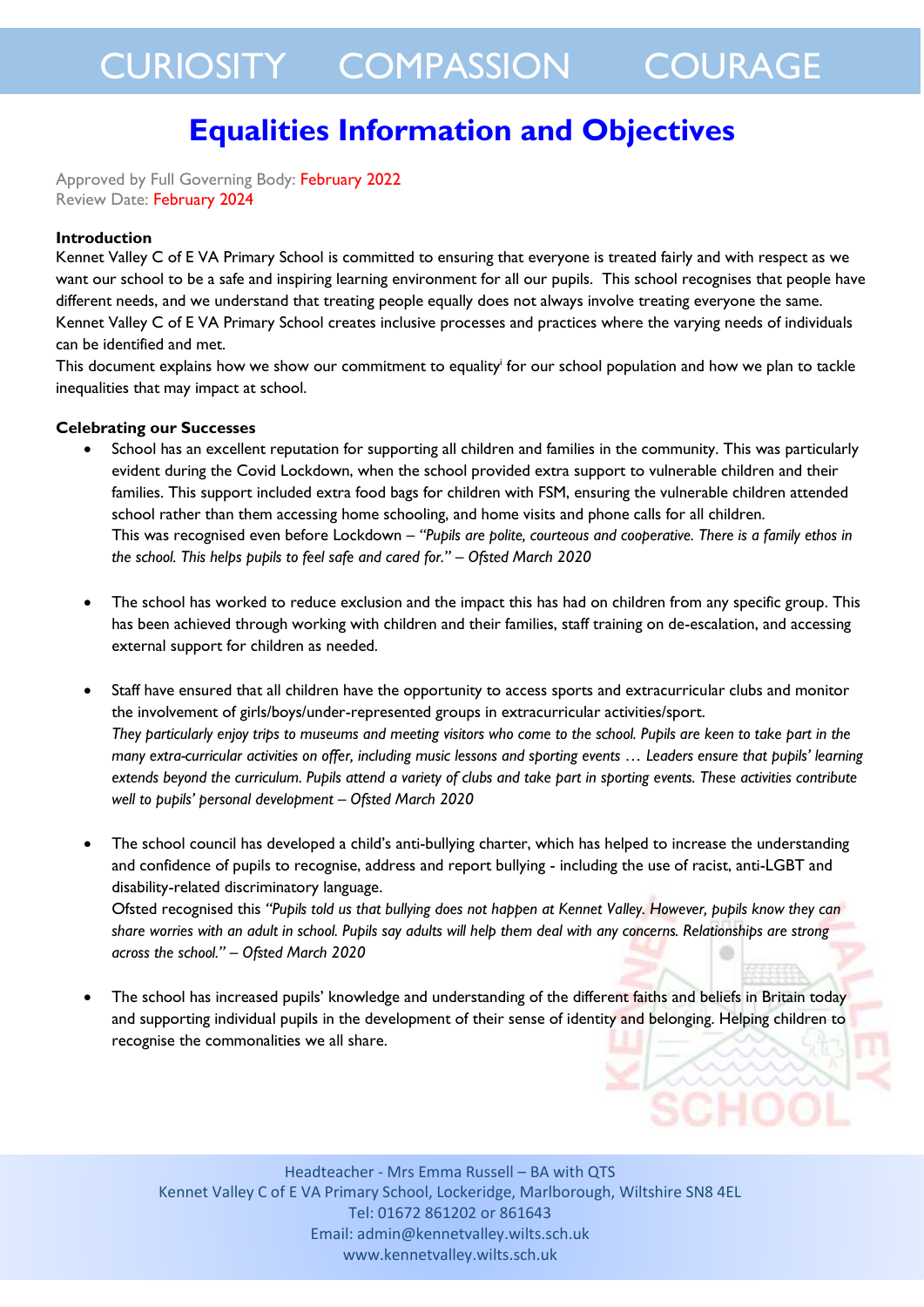### **Priorities for the Year 2021/22**

In 2021– 2022 we are focusing on staff and children's well-being and self-esteem following the Covid-19 pandemic, with success criteria of:

- Children and staff continuing to feel supported and know where to access help
- Children showing positive attitudes, resilience and taking ownership of their learning
- A school ethos of mutual support and understanding
- Outstanding behaviour in class and in the playground
- Confident children and staff with high self esteem
- Children continuing to develop their knowledge of diversity.

### **Sex (Gender) – Boys and Girls**

The underachievement of boys compared with girls persists both nationally and in Wiltshire. In Wiltshire, the attainment gap was marginally under 8 percentage points in 2019, with 68% of girls achieving the expected standard in all of reading, writing and mathematics compared to 60% of boys.

In Wiltshire, the sex (girls/boys) attainment gap for the 'major' ethnic category All Black Pupils was larger at 10 percentage points with 62.7% of girls and 52.6% of boys achieving the expected standard in Reading, Writing and Maths.

Two thirds of the gender gap in achieving the expected standard in Reading at age eleven iis attributable to the fact that boys have lower levels of language and attention at age five.

This school knows that intervention targeting early language and attention have potential for improving outcomes for all children. Boys benefit from such interventions because they are more likely to have these problems to begin with. "I

At Kennet Valley School we use a topic block system for planning and strive to ensure that these blocks will engage boys as much as girls and have had much success with past topics. Within each topic block there are opportunities for cross curricular activities which are designed to engage boys as much as girls and to teach new skills and knowledge.

#### **Minority Ethnic Pupils**

Many minority ethnic groups of pupils do well both in Wiltshire and nationally but there are also groups where underachievement persists. Underachievement for the groups highlighted in this report are a national as well as a Wiltshire concern and have been an ongoing issue since ethnic monitoring was introduced.

Very small numbers of minority ethnic pupils in Kennet Valley C of E VA Primary School mean that individual pupiltargeted approaches must be used to identify both underachievement, and to celebrate successes. LA and national attainment data provides a valuable source of information to identify potential areas of concern.

#### **All Black Pupils Major Ethnic Monitoring Category**

LA data has highlighted concerns about the attainment of the All Black Pupils major ethnic monitoring category and for the Black Caribbean minor ethnic monitoring category.<sup>ii</sup>

Wiltshire Key Stage 2 data for 2019 showed attainment was lower for pupils in the All Black Pupil major ethnic monitoring category compared with the White British pupils minor ethnic monitoring category. Fewer boys (8 percentage points lower) in the All Black Pupil category achieved the expected standard in Reading, Writing and Maths compared with boys in the White British ethnic category. Attainment for Black Caribbean pupils was 14 percentage points lower than the attainment of White British pupils.

A lower proportion of Wiltshire pupils in the All Black Pupil major ethnic monitoring category achieved a Higher Standard in the Reading, Writing and Maths assessments compared with White British pupils. Pupils in the All Black Pupil were 3.7 less likely to have achieved the Higher Standard compared to White British Pupils. When and as appropriate Kennet Valley C of E VA Primary School works closely with the LA to implement proven

strategies to raise attainment of pupils from minority ethnic groups during the primary school years.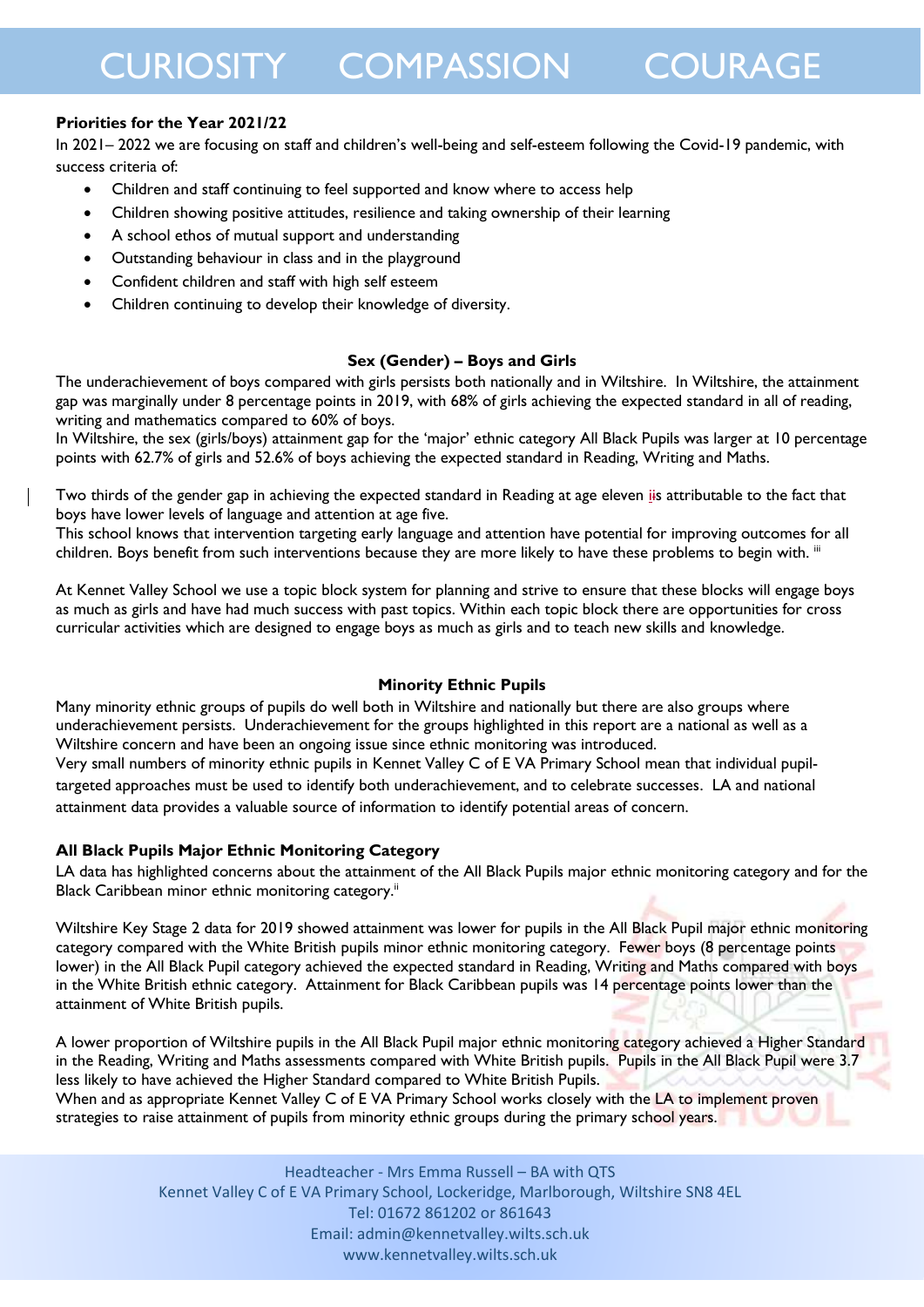Our curriculum, teaching, policies and practices are regularly reviewed and updated. The Black Lives Matter movement has provided a new impetus to this important work. This school is able to receive regular guidance and information from the LA as well as sharing best practice with other Wiltshire schools.

### **Equality Objective: Black Lives Matter**

This school will develop a separate action plan to tackle long standing inequalities highlighted by the recent Black Lives Matter movement. In year 4, 5 and 6 there is a yearly focus on Black Lives Matter so that children gain knowledge and understanding of this movement.

### **Gypsy/Roma/Traveler Pupils**

Gypsy/Roma and Irish Traveller pupils are the lowest achieving ethnic groups.

In Wiltshire, just under 18% of Gypsy/Roma pupils achieved the expected standard. " While the overwhelming majority of Wiltshire Gypsy/Roma/Traveller pupils choose to attend primary school until the end of Year 6, it remains a concern that a majority of Wiltshire Gypsy and Traveller families choose to home educate their children during the secondary school years. ii

A House of Commons Briefing Paper (September 2017) reported that education issues for Gypsies and Travellers include prejudice, discrimination and discriminatory attitudes. The issues also include the schools' responses to discrimination, and high levels of self-exclusion from mainstream education because of discrimination. iv

National research published in 2018 suggests there has been a significant increase in the number of Gypsy/Roma and Irish Traveller children who are being cared for by local councils. The data shows an increase of 900% for the numbers of Gypsy/Roma children and 400% for Irish Traveller children since 2009. One of the reasons suggested is that Gypsy/Roma and Traveller families are less likely to be offered or to access early help and support and this is important as it is an area in which schools are able to help.

# **English as an Additional Language**

In Wiltshire schools, the same proportion, 64%, of pupils for whom English is known to be their first language and those for whom it is an additional language achieved the expected standard in 2019. ii

It should be noted that children with EAL have widely varying levels of English proficiency. Some children are new to English and some are fluently multilingual. Attainment is also affected by first language; for example, there are significant differences between Tamil and Chinese speakers, who, on average, perform better than Pashto and Turkish speakers. In addition, prior education and arrival time in English medium education impacts on attainment. vi The Wiltshire Ethnic Minority and Traveller Achievement Service advise on best practice for individual pupils to ensure those most vulnerable to poor attainment are to fulfil their academic potential.

At Kennet Valley Primary School we liaise closely, when needed, with the Wiltshire Ethnic Minorities service so that we access the support they offer for children with English as an additional language.

# **Faith and Belief**

Kennet Valley C of E VA Primary School recognises how important faith and belief can be as part of a young person's developing identity, whether this relates to a specific faith or belief, or whether this relates to wider belief systems, morals and ethics.

Kennet Valley is committed to supporting all our young people as they develop a personal relationship with their own values and beliefs, and to supporting, in the context of the Human Rights agenda, the role this plays in the moral and ethical choices they make in life.

This school takes incidents of prejudice-related bullying seriously and is committed to working closely with parents/carers to create a school environment which is nurturing, friendly and supportive for all our children. Our school has established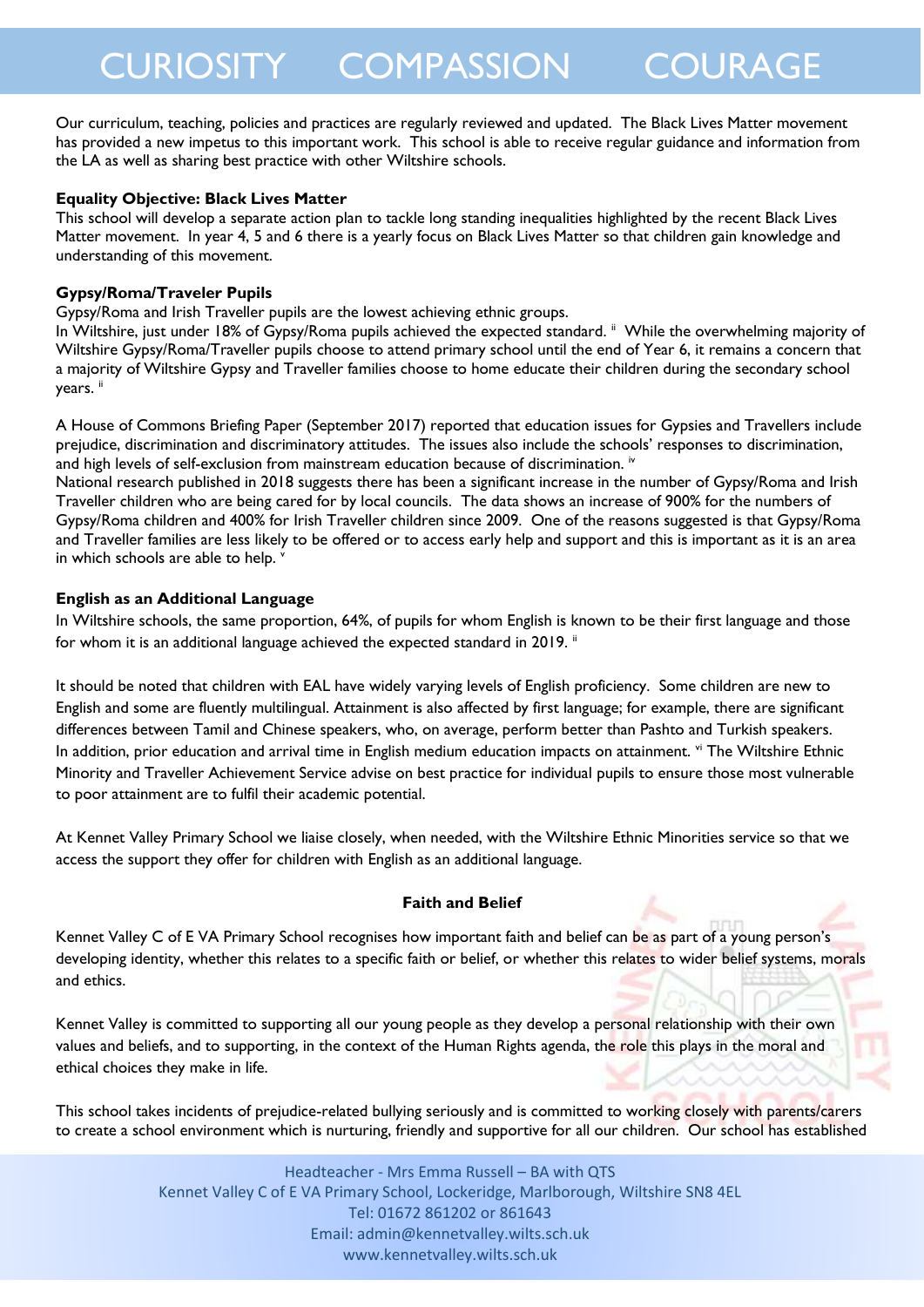a procedure for recording all incidents of prejudice-based bullying, and this includes bullying related to religion and belief. Comments from young people about bullying include the following, "Encourage and celebrate difference – don't single us out if we are different, have difficulties, or have different beliefs and views", the Wiltshire Anti-Bullying Charter. <https://www.wiltshirehealthyschools.org/core-themes/emotional-health-and-wellbeing/anti-bullying-practice/>This school is vigilant in maintaining an awareness of, and appropriate responses to, this possibility. [Name of school] is aware that negative faith-based media attention can have an impact on all children, and recognises the importance of ensuring that pupils are provided with accurate and appropriate information.

Kennet Valley Primary School ensures that all pupils gain knowledge of and respect for the different faiths in Britain as part of our role to prepare pupils for modern life in a diverse Britain. As part of a whole school activity, pupils celebrate different religious festivals and learn from religious representatives from various communities.

Kennet Valley Primary School recognises that discrimination on the grounds of religion or belief is a global concern. This school is aware that Islamophobia and anti-Semitism (discrimination or prejudice against people because they are Muslim or Jewish) is increasing and that it displays many of the same traits as racism.

This school will continue its work to inform and actively promote acceptance and respect. Nationally, between 2015/6 and 2016/7 there was an increase of 37 per cent in the numbers of faith or belief-based incidents reported to the Police either on school property or near to school property.<sup>vii</sup>

11% of Islamophobic incidents happen in educational institutions viii, including name-calling, jibes about so-called Islamic State, violence, and victimisation when wearing a hijab <sup>ix</sup>. Many Muslim young people say abuse is so commonplace it is normalised<sup>x</sup>. Childline has recorded a spike in race- and faith-based bullying with victims reporting that they feel isolated, withdrawn and lack self-esteem<sup>xi</sup>.

This school is benefiting an education resource designed for work with primary school children to educate them about Islamophobia. The development of this resource was funded by the Home Office xii.

#### **Gender Identity and Sexual Orientation (LGBT)**

Gender Identity remains a new area for schools, but this Protected Characteristic identifies a small section of society as vulnerable to discrimination and inequality. Gender Identity was included in equality legislation for the first time in 2010, and many schools, parents, as well as wider society, are learning about the issues for the first time.

Schools in Wiltshire access expert advice and support from the LA, as well as exchanging best practice with other schools. Kennet Valley Primary School recognises that Gender Identity is a complex area and that children, young people and their families are navigating an equality area where best practice is not fixed, and where the central advice is to be 'led by the child'.

This school is committed to ensuring that all our children feel safe while at school and that each child is given the chance to develop their unique identity with support from teaching and support staff, and their peers.

Pupils are taught that families come in many different forms and include single-parent; grandparent-led; same-sex parents; step-families; foster families; families who have adopted children; etc.

Our pupils understand that although families can be very different, what matters is that everyone in a family loves and cares for each other.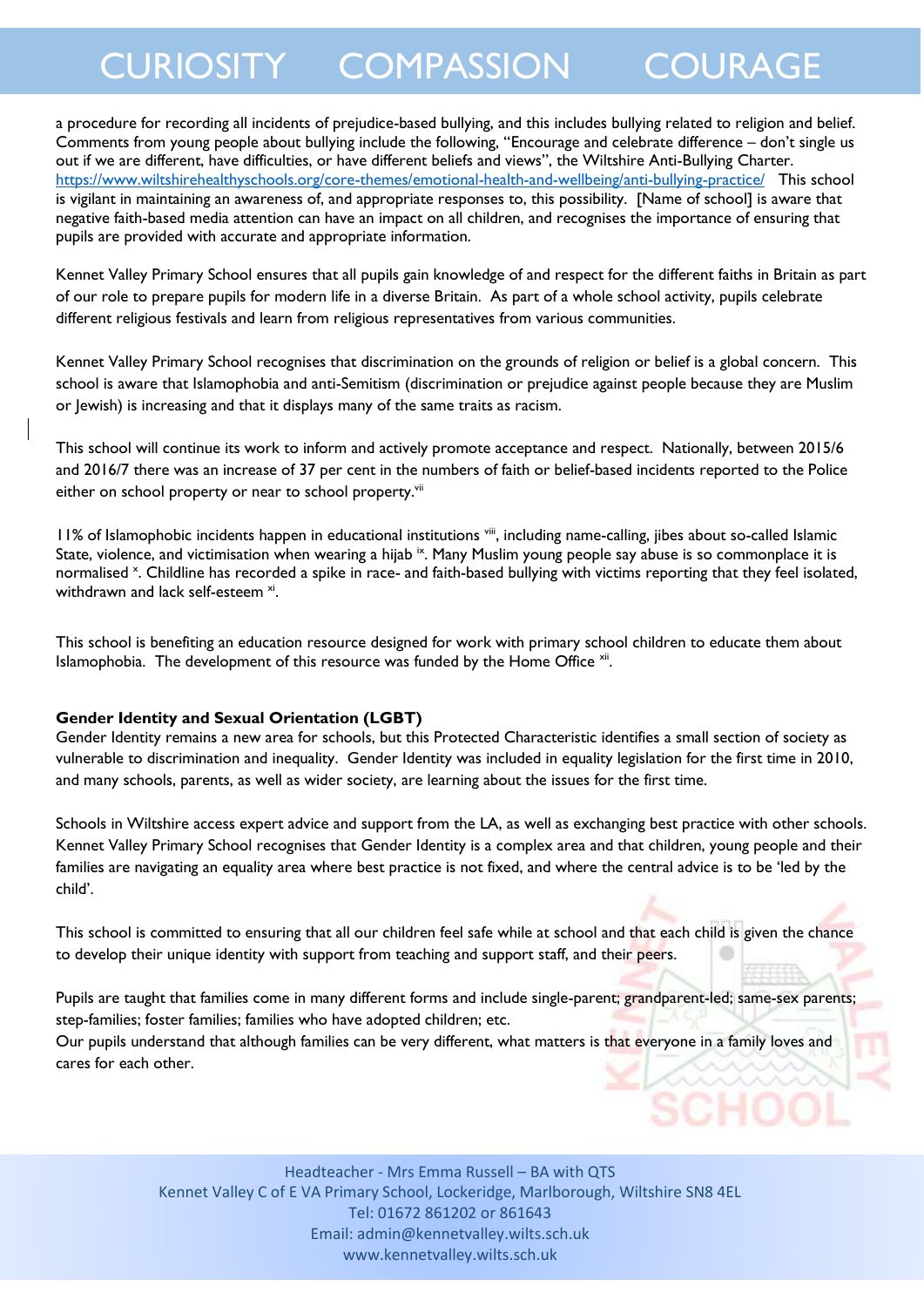To ensure that our pupils develop a positive view of people, regardless of their sexual orientation or gender identity, this school celebrates LGBT<sup> xiii</sup> History Month in February each year with a series of age-appropriate assemblies marking the contribution of significant figures (e.g. Alan Turing; Lily and Lana Wachowski; Gok Wan; Jackie Kay).

This school recognises that negative views within wider society about LGBT+  $x^N$  people can have a detrimental effect on pupil wellbeing. Data from Childline and anecdotal information from CAMHS (serving Wiltshire children) show that increasing numbers of children in primary schools are raising issues relating to gender identity and sexual orientation. Gender Identity and sexual orientation are not mental health concerns but many of the referrals received by CAMHS for young people with issues related to their gender identity or sexual orientation are linked to bullying, isolation and internalised negative views about LGBT+ people, that in turn impacts on their emotional and mental health. This school recognises that pupils with these issues will need support from school-based counsellors/school support groups and national websites such as Young Minds. CAMHS is encouraging of primary schools who can provide such support to their pupils, as dealing effectively with these issues at a younger age appears to reduce the more serious mental health issues presented by some LGBT+ secondary school pupils.

There are many charitable organisations providing support on gender identity to young people, their families and to their schools. There are also organisations able to provide advice and support where a pupil has a parent who is transgender. The LA has up to date information about the different organisations, the services they provide and how to contact them and is available to advise.

This school has benefited from the work undertaken by the Church of England and published in the document *"Valuing All*  God's Children". <sup>xv</sup> This excellent document provides a framework that helps our school to address all issues of bullying behaviour and discriminatory language, and includes homophobia, biphobia and transphobia.

### **Disability (Special Educational Needs and Disability)**

SEN pupils are categorised as 'SEN with a statement or Education, health and care (EHC) plan' and 'SEN support'. In Wiltshire in 2019, 16% of pupils at the end of key stage 2 had a special educational need and 4% had a statement or education, health and care plan. ii

Of all reported characteristics, pupils with SEN have the largest attainment gap when compared to those without any identified SEN.<sup>ii</sup> In 2019, 25.6% of Wiltshire pupils with SEN support reached the expected standard in reading, writing and mathematics, compared with 75% of Wiltshire pupils with no identified SEN, resulting in an attainment gap of 49 percentage points. ii

Kennet Valley Primary School is required to publish information on the attainment of SEN pupils. The focus of this section of this Equality Information document is disability. The disability areas being highlighted in this report have been adapted to reflect our current pupil profile. *Please note that as schools must adhere to data protection protocols in order not to breach the confidentiality of individual or small groups of pupils, this may mean that our school is limited in the data it is able to publish in this section.*

In the UK, 8% of children are disabled as defined under the Equality Act 2010. Shockingly, but unsurprisingly, a disabled person with a degree is still no more likely to be in work than a non-disabled person whose highest qualification is at GCSE. Societal attitude and stereotyping are likely to be a factor. This warrants a bespoke Equality Objective to begin to tackle societal perceptions and understanding of disabled people.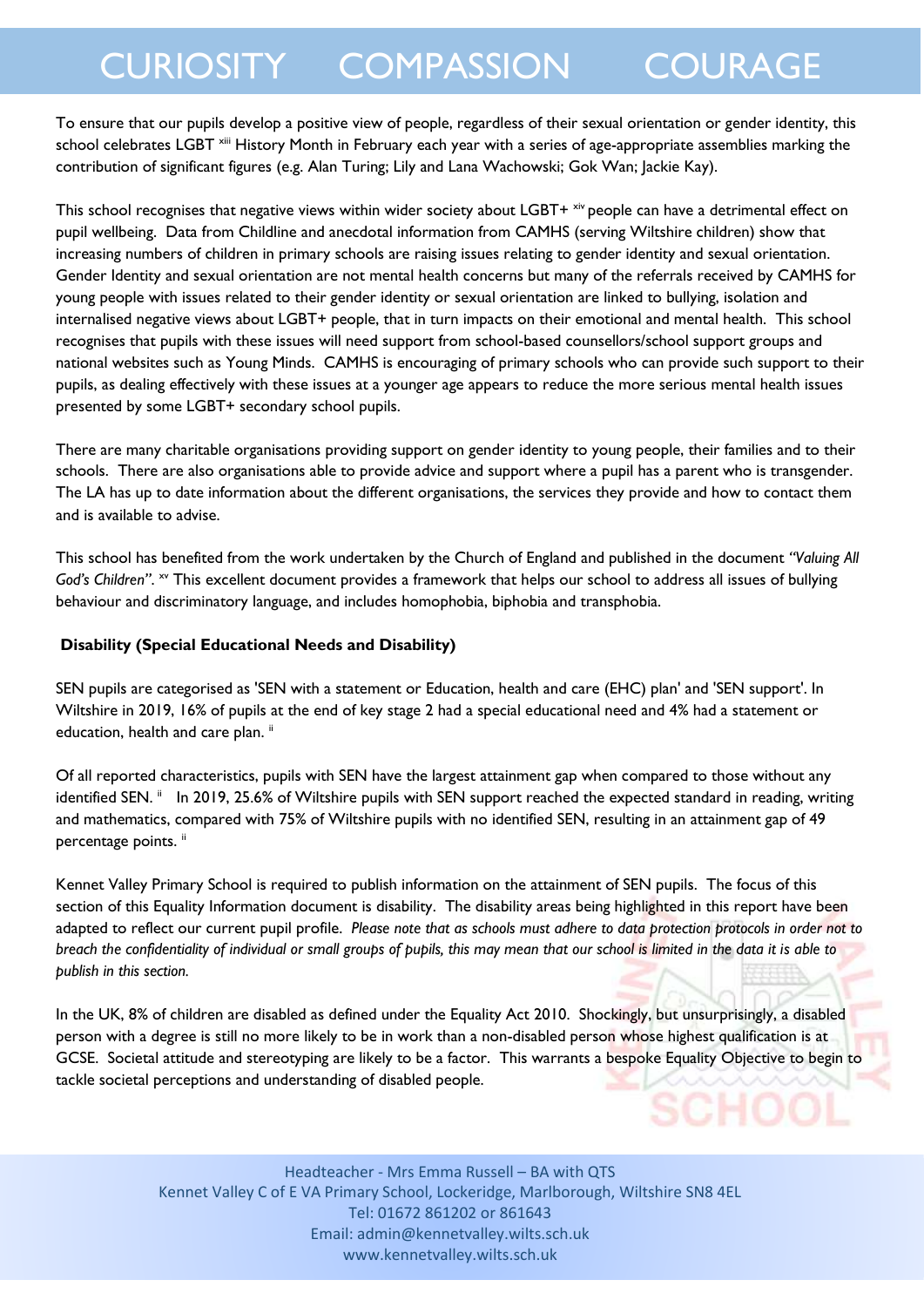#### **SEND pupils and the link with poverty**

This school is aware that there is a strong link between poverty and disabilities that negatively impact on educational attainment. <sup>xvi</sup> Children from low-income families are more likely than their peers to be born with inherited special educational needs and disabilities (SEND), are more likely to develop some forms of SEND in childhood. Also, children with SEND are more likely than their peers to be born into poverty, and, in addition, more likely to experience poverty as they grow up.

Kennet Valley Primary School, as part of its support for disadvantaged pupils, has made the achievement of pupils with SEND a whole school priority and is supported with expert advice from our SEND education specialists. {Name of school] also knows that a strong partnership with parents/carers is important, and will continue to work collaboratively to support parents/carers as they seek to provide their children with a stimulating home-learning environment.

### **Pupils with Mental Health Concerns**

There is an increasing understanding of the negative impact of social, emotional, and mental health difficulties (SEMH) on the educational attainment of pupils. The incorporation of mental health into the Equality Act 2010 has helped to highlight this important issue.<sup>i</sup>

The Covid-19 pandemic has exacerbated pressures on young people that can lead to poorer mental health. We are aware that worries about the virus, the effect of illness and bereavement within families and isolation caused by lock downs and partial school closures will have negatively impacted the mental health of some of our pupils over the past two years. As a school, we are working hard to support pupil's wellbeing and to understand and address their mental health needs.

# **EQUALITY OBJECTIVES**

### **Equality Objective One: Disability/SEND**

In terms of the individual, Kennet Valley Primary School is aware that considering disability from an equality perspective as well as a needs/aids/adaptations approach brings out different thoughts and ideas. When developing a support plan with parents/carer and professional, we will consider equality as a distinct category. This might include curriculum development ideas, as well as CPD to gain a greater understanding of the impact of societally negative disability bias, the impact on young people and how to combat that within school. For example, we might consider the introduction of disability-inclusive sports within our curriculum.

# **Equality Objective Two: Disability/SEND**

Objective 2 will address pupil mental health and wellbeing as part of our commitment to preventing mental health difficulties that may start in childhood but have a greater impact in adult life.

This school is committed to addressing all issues of bullying behaviour and discriminatory language. This school is aware that social media and on-line gaming exposes children to language that describes people with disabilities in a negative way. This school understands the impact of these words and has therefore decided that one of our new Equality Objectives will be to educate our pupils about disability-related discriminatory language to ensure all our pupils understand why some words should not be used.

# **Equality Objective Three: Gender**

This school is committed to helping every child develop into self-confident young people able to access all opportunities available to them. This school recognises that a small minority of children do not feel they fit neatly into society's views of boy-gender and girl-gender. This school will:

Work with children on an individual basis to provide relevant support and to make appropriate adaptations to meet their needs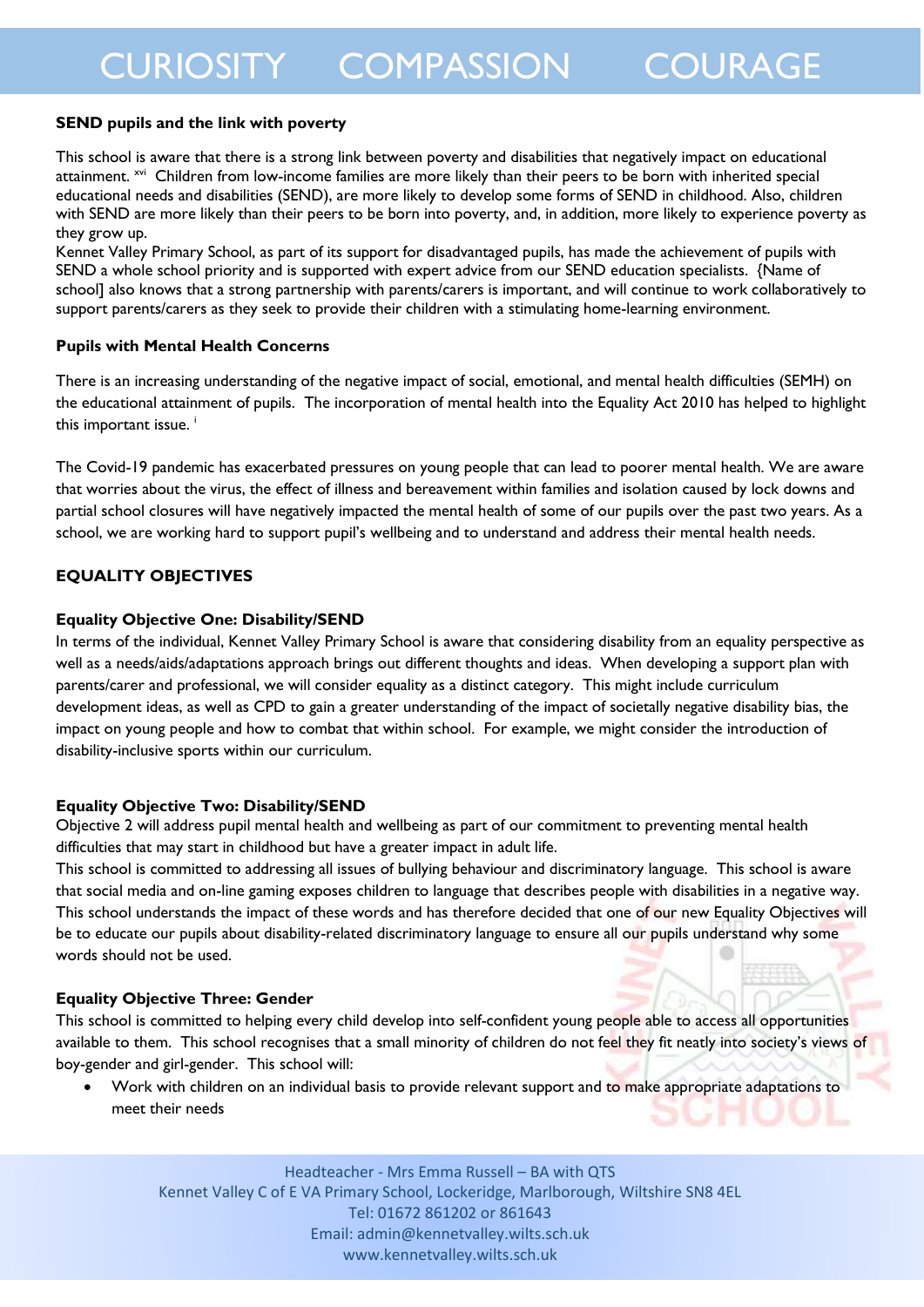- Ensure all our children thrive and achieve to the best of their ability and that gender stereotypes are minimised e.g. in the case of activities, toys, musical instruments or subjects that may be considered more girl or boy appropriate (an example of this might be that girls might be considered better at literacy and boys at maths)
- Ensure that all our children can be who they are without the introduction of unnecessary gender constraints or limitations
- Educate our children about negative language that may isolate and demean vulnerable pupils e.g. transphobic language
- Continue to ensure that our pupils feel able to wear a school uniform that best reflects them i.e. the choice of a skirt, trousers or shorts

<sup>i</sup> The Equality Act 2010 and Schools -

[https://assets.publishing.service.gov.uk/government/uploads/system/uploads/attachment\\_data/file/315587/Equality\\_Act\\_Advi](https://assets.publishing.service.gov.uk/government/uploads/system/uploads/attachment_data/file/315587/Equality_Act_Advice_Final.pdf) [ce\\_Final.pdf](https://assets.publishing.service.gov.uk/government/uploads/system/uploads/attachment_data/file/315587/Equality_Act_Advice_Final.pdf)

ii <https://www.gov.uk/government/statistics/key-stage-2-and-multi-academy-trust-performance-2019-revised>

iii Understanding the Gender Gap in Literacy and Language Development: Professor Gemma Moss and Dr Liz Washbrook, University of Bristol 201[6 https://www.bristol.ac.uk/media-library/sites/education/documents/bristol-working-papers-in](https://www.bristol.ac.uk/media-library/sites/education/documents/bristol-working-papers-in-education/Understanding%20the%20Gender%20Gap%20working%20paper.pdf)[education/Understanding%20the%20Gender%20Gap%20working%20paper.pdf](https://www.bristol.ac.uk/media-library/sites/education/documents/bristol-working-papers-in-education/Understanding%20the%20Gender%20Gap%20working%20paper.pdf)

iv Gypsies and Travellers, House of Commons Briefing Paper Number 08083, 28 September 2017 <http://researchbriefings.files.parliament.uk/documents/CBP-8083/CBP-8083.pdf>

<sup>v</sup> The Fragility of Professional Competence, A Preliminary Account of Child Protection Practice with Romani and Traveller Children in England, January 2018, University of Salford, Manchester [http://usir.salford.ac.uk/46146/1/the-fragility-of](http://usir.salford.ac.uk/46146/1/the-fragility-of-professional-competence-january-2018.pdf)[professional-competence-january-2018.pdf](http://usir.salford.ac.uk/46146/1/the-fragility-of-professional-competence-january-2018.pdf)

vi Educational Outcomes for Pupils who have English as an Additional Language: The Education Policy Institute, The Bell Foundation, Unbound Philanthropy by Jo Hutchinson, Director for Social Mobility and Vulnerable Learners (February 2018) <https://www.bell-foundation.org.uk/research-report/educational-outcomes-of-children-with-english-as-an-additional-language/>

vii [https://assets.publishing.service.gov.uk/government/uploads/system/uploads/attachment\\_data/file/652136/hate-crime-1617](https://assets.publishing.service.gov.uk/government/uploads/system/uploads/attachment_data/file/652136/hate-crime-1617-hosb1717.pdf) [hosb1717.pdf](https://assets.publishing.service.gov.uk/government/uploads/system/uploads/attachment_data/file/652136/hate-crime-1617-hosb1717.pdf)

viii Tell Mama, 2017

ix NSPCC, 2018

<sup>x</sup> British Youth Council, 2016

xi NSPCC, 2018

xii <https://www.equaliteach.co.uk/wp-content/uploads/2018/04/FAITH-IN-US.pdf> Funded by the Home Office Hate Crime Communities Project Fund

xiii LGBT History Month[, https://www.stonewall.org.uk/lgbt-history-month-education](https://www.stonewall.org.uk/lgbt-history-month-education) celebrated in February each year.

nnu

xiv Stonewall School Report, 2017, The Experiences of Lesbian, Gay, Bi and Trans Pupils in Britain's Schools <https://www.stonewall.org.uk/school-report-2017>

xv Valuing All God's Children, 2017, [https://www.churchofengland.org/sites/default/files/2017-](https://www.churchofengland.org/sites/default/files/2017-11/Valuing%20All%20God%27s%20Children%27s%20Report_0.pdf) [11/Valuing%20All%20God%27s%20Children%27s%20Report\\_0.pdf](https://www.churchofengland.org/sites/default/files/2017-11/Valuing%20All%20God%27s%20Children%27s%20Report_0.pdf)